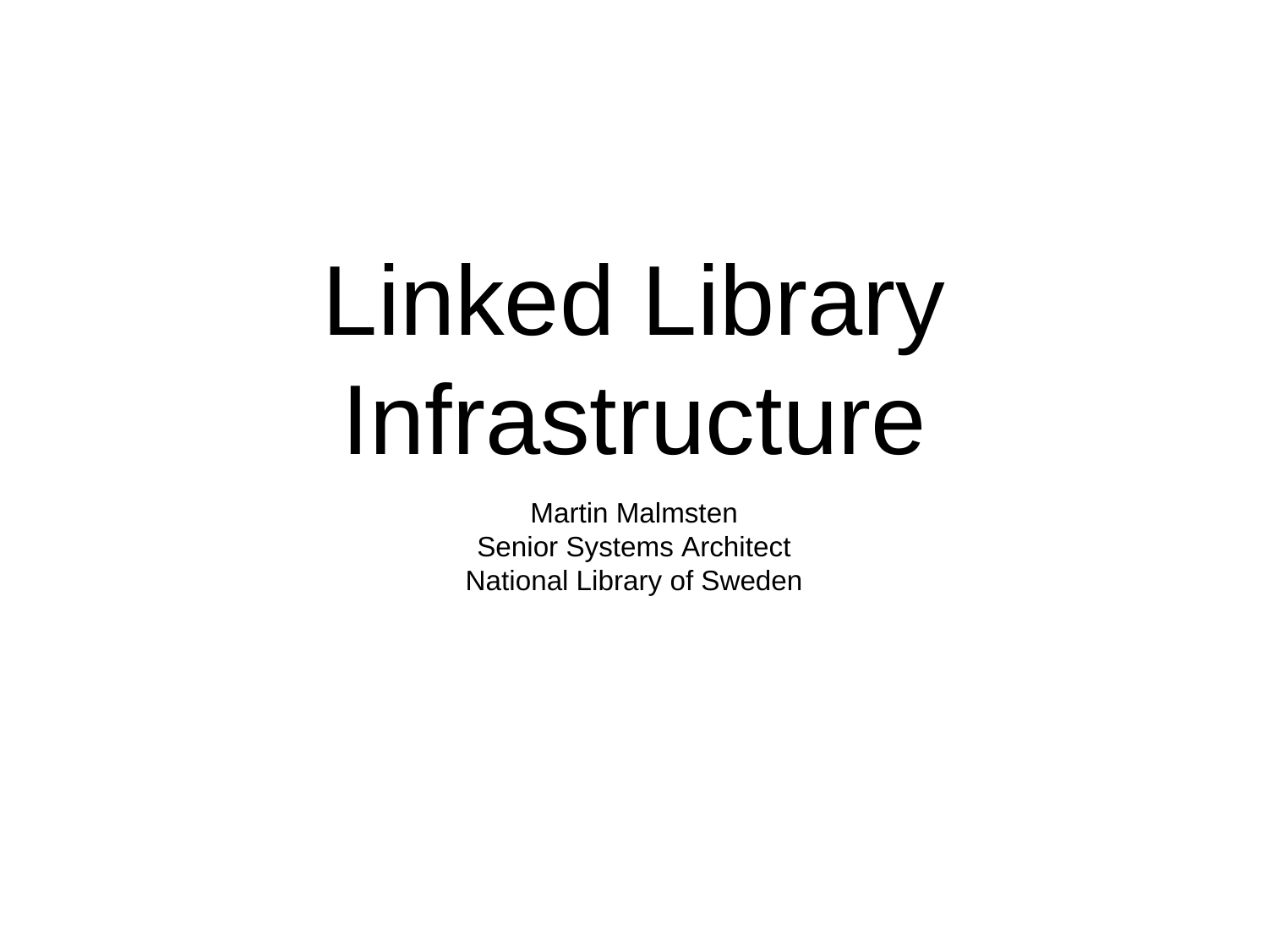# Background

- Libris is shared library infrastructure hosted by the National library since 1972
- Hosts central catalogue with bibliographic, holdings and authority data
- Shared cataloguing interface
- Lots of automatic import / export and enrichment
- Available as Linked Open Data since 2008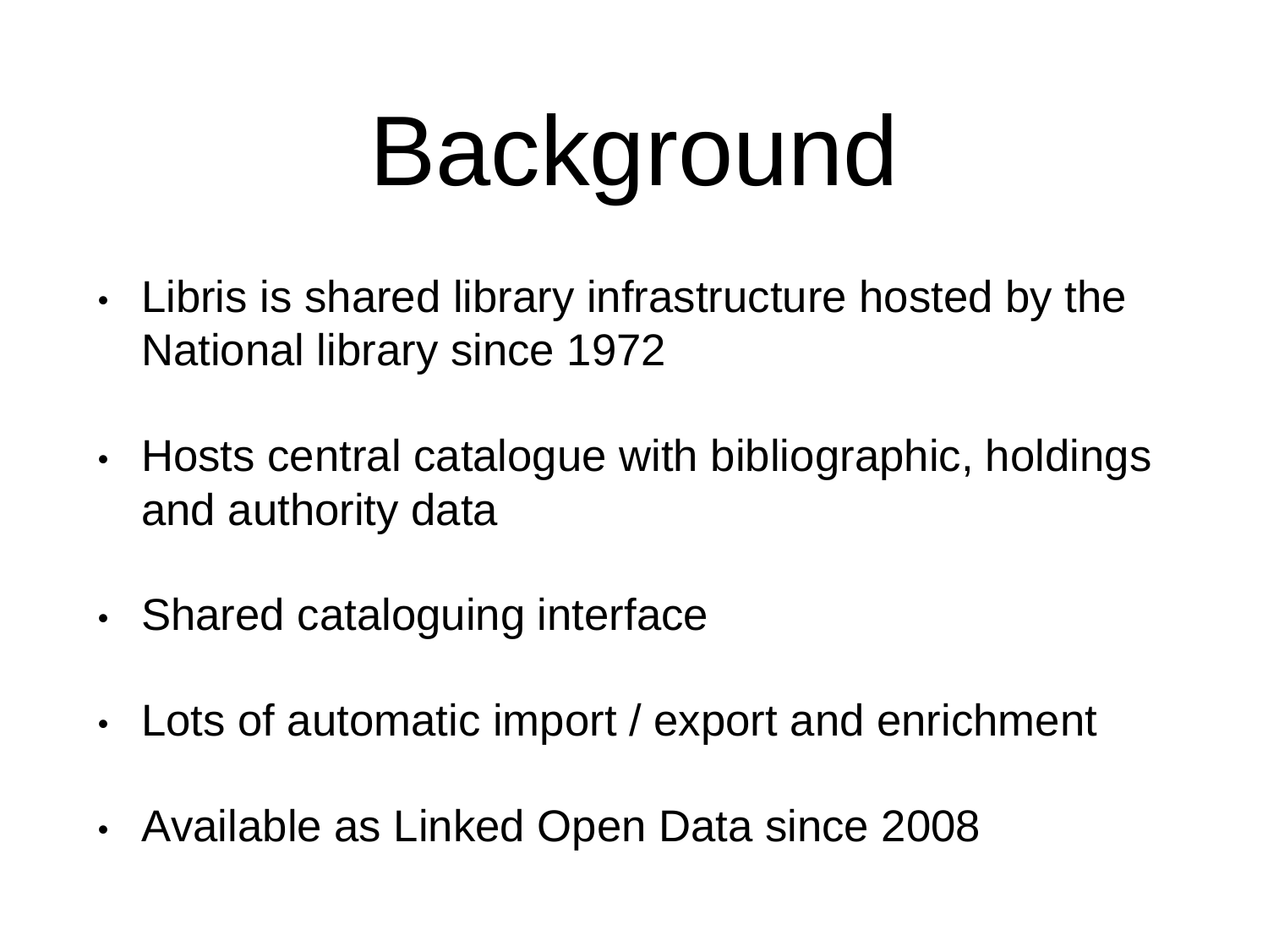#### Since 2012 …

- Building a new infrastructure based on Linked data
- Boldly declaring "Linked data or die!"
- Moving to RDA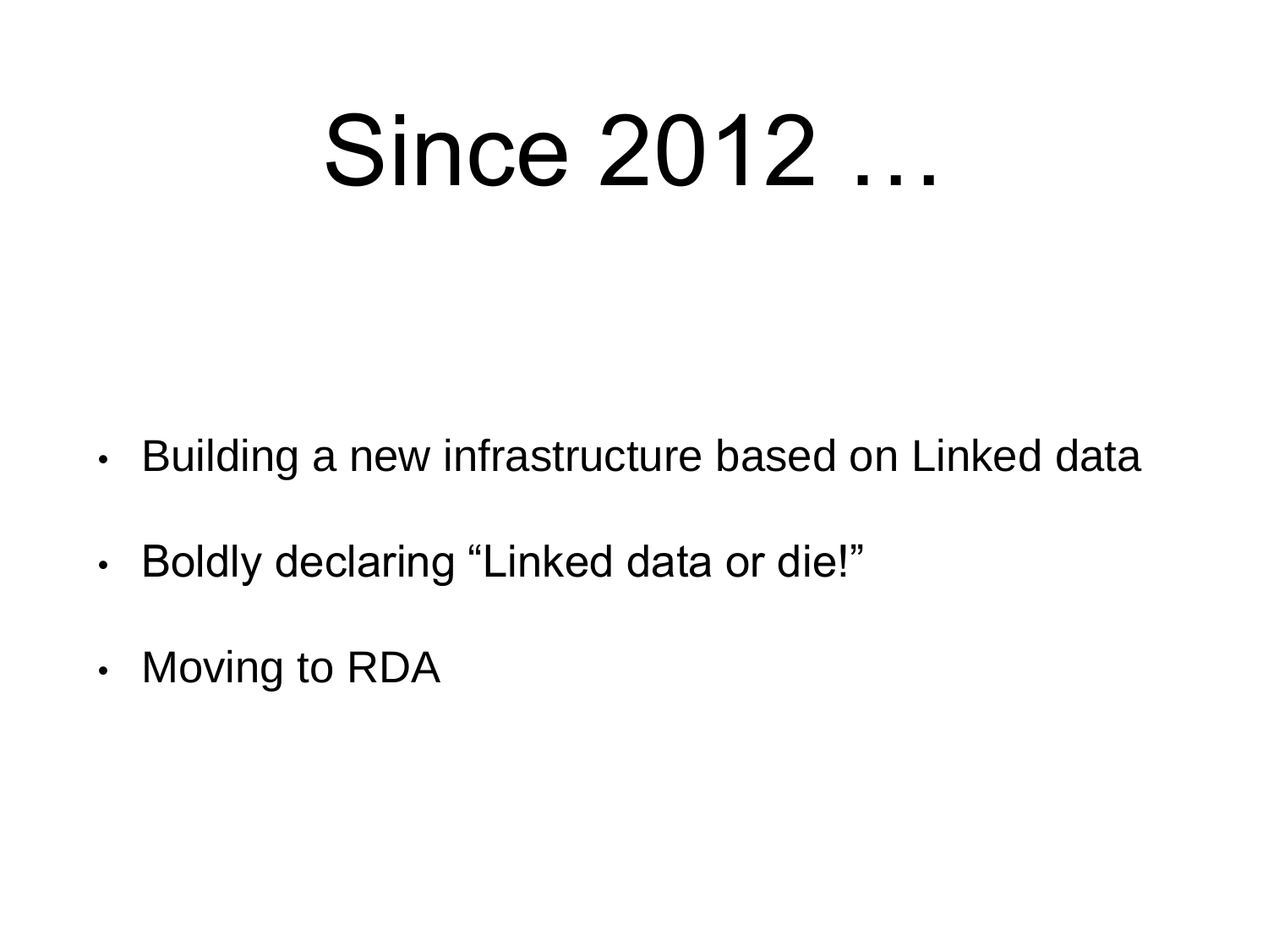# Why?

- "ILS" does not mean what it used to
- Digitisation projects
- CRIS systems on local and national levels
- Descriptions of materials not traditionally described in MARC21
- The "next larger context" of the ILS has changed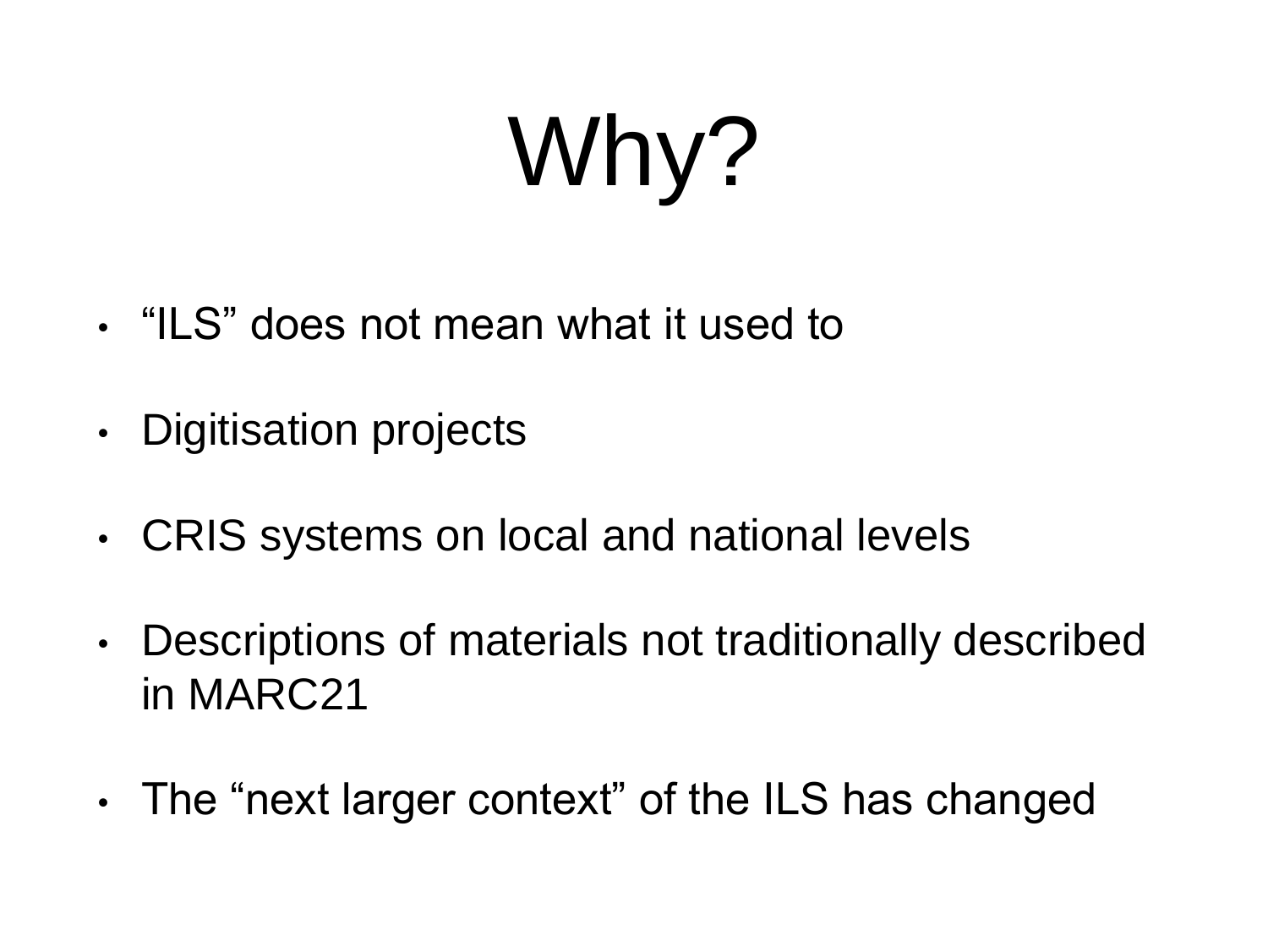Always design a thing by considering it in its **next larger context** – a chair in a room, a room in a house, a house in an environment, an environment in a city plan. - Eliel Saarinen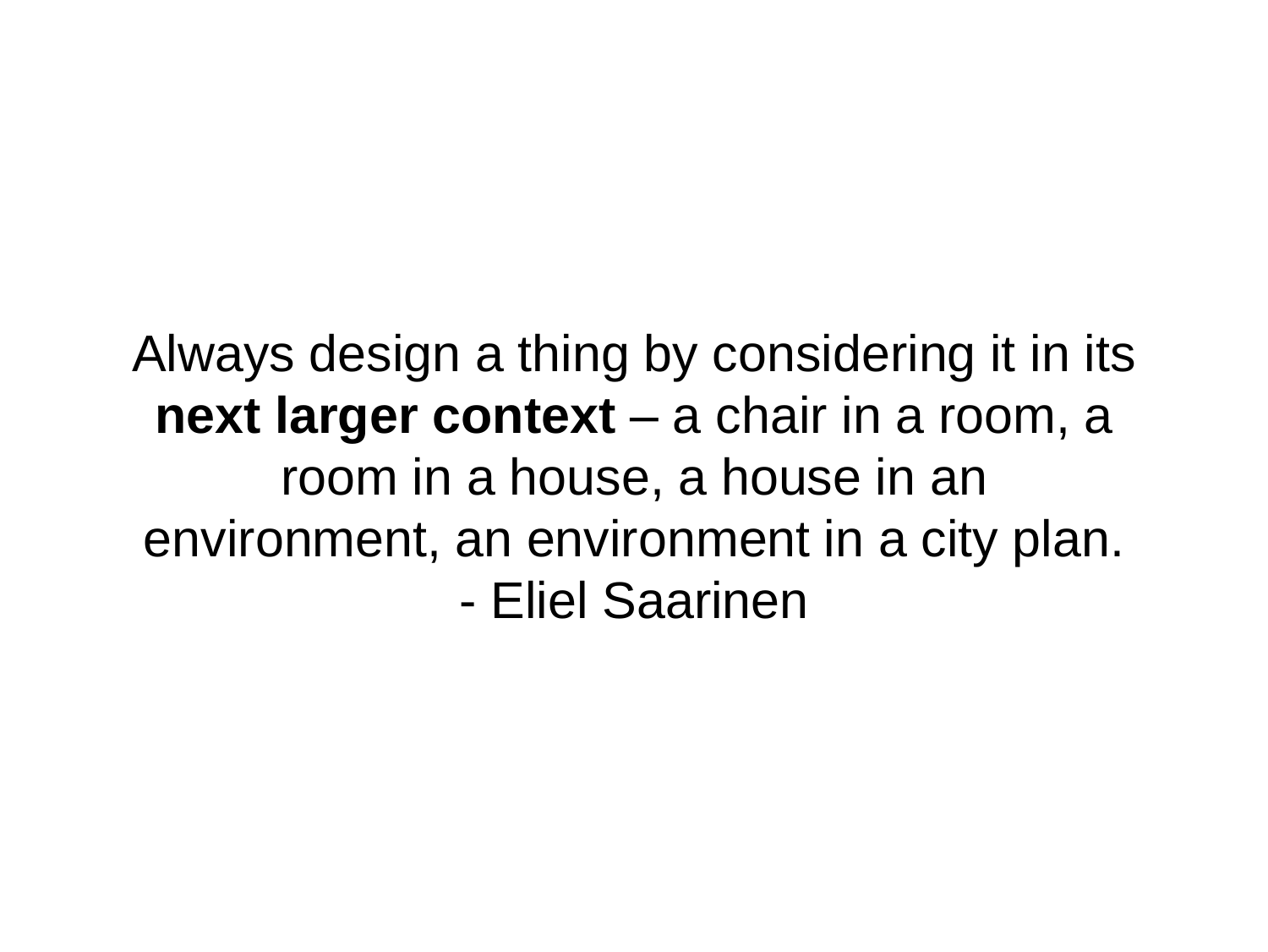Either **aggregate everything**, all the time, or deal with the fact that **data is updated everywhere**, by other people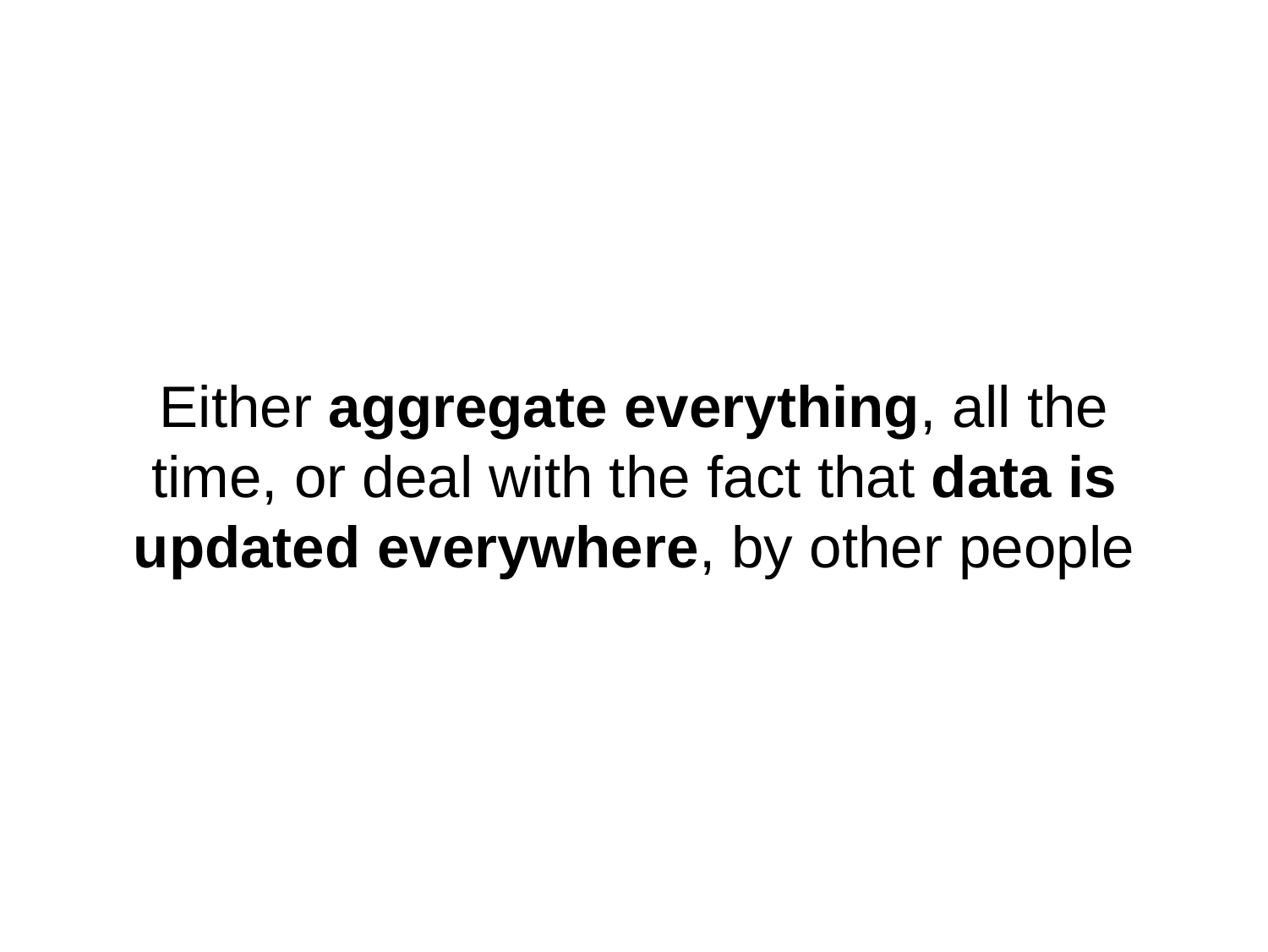## What is exciting?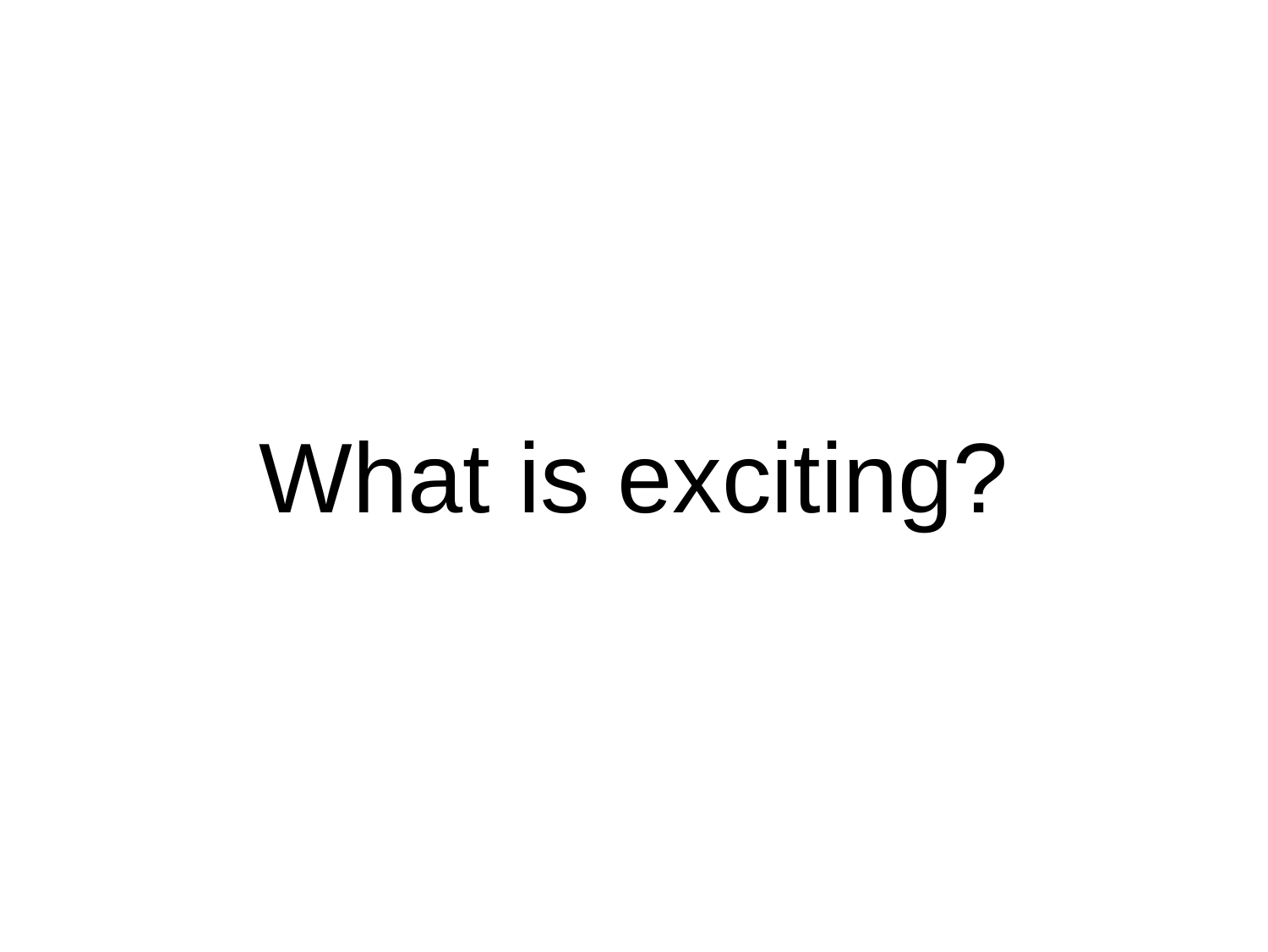

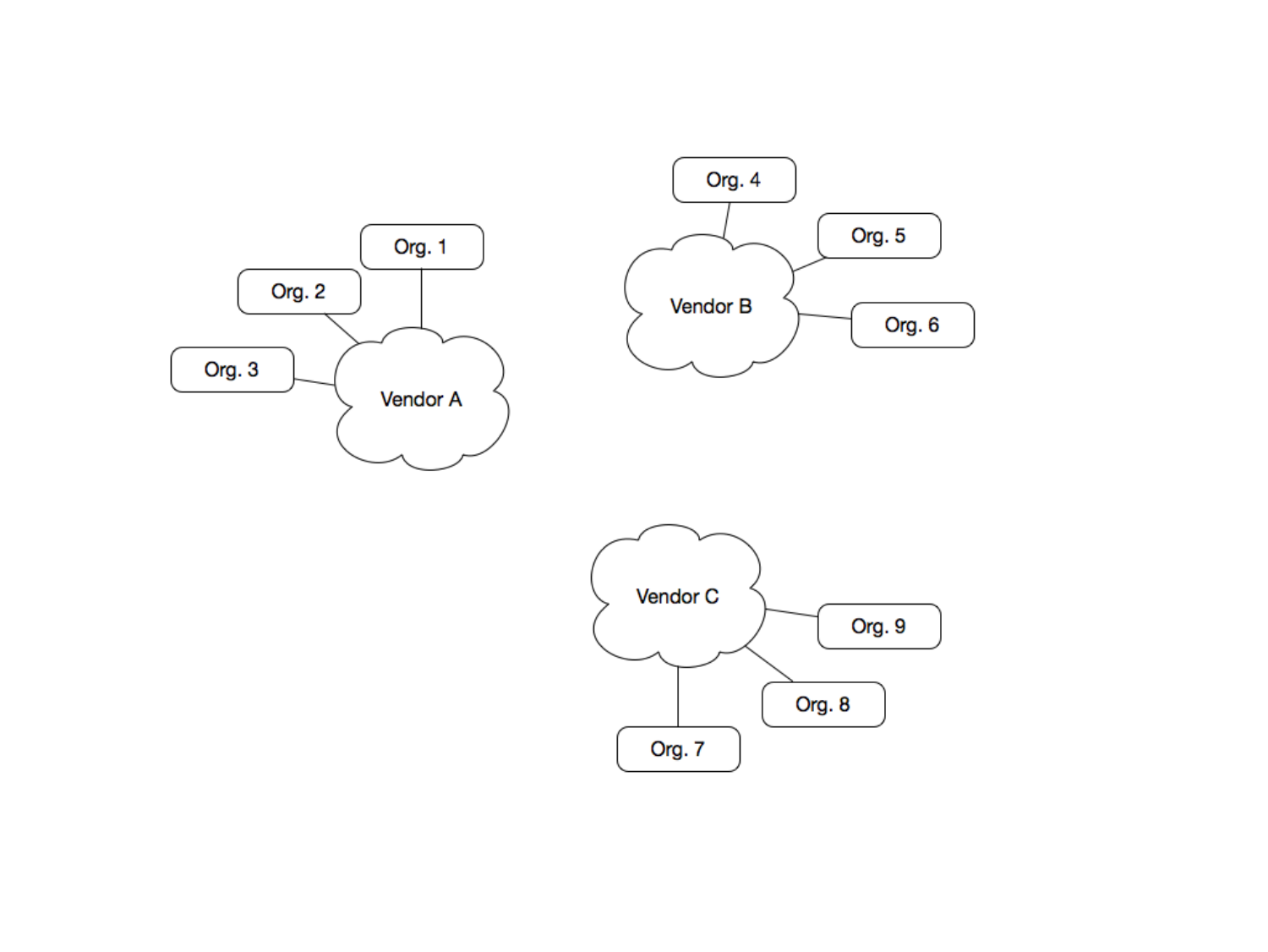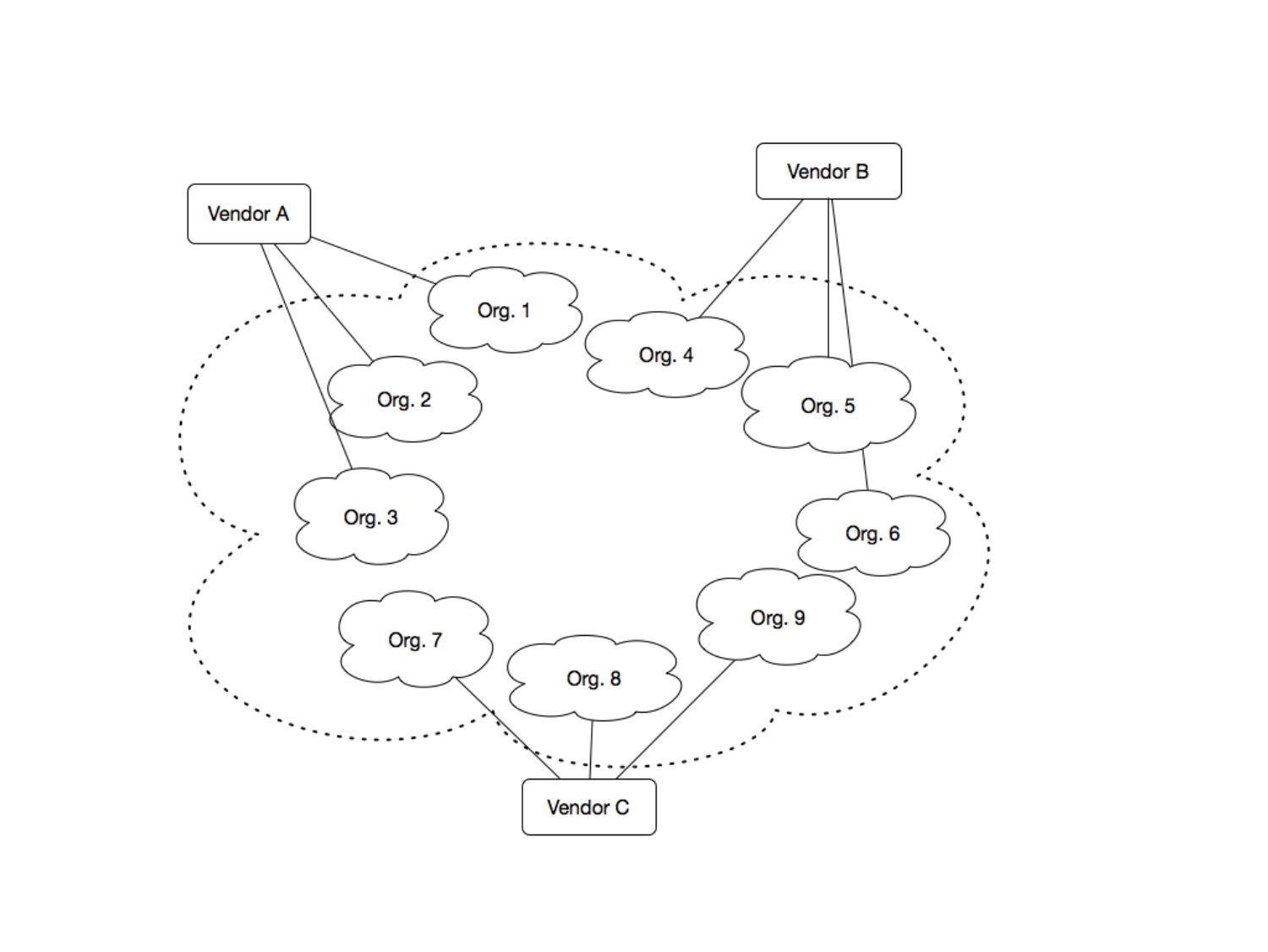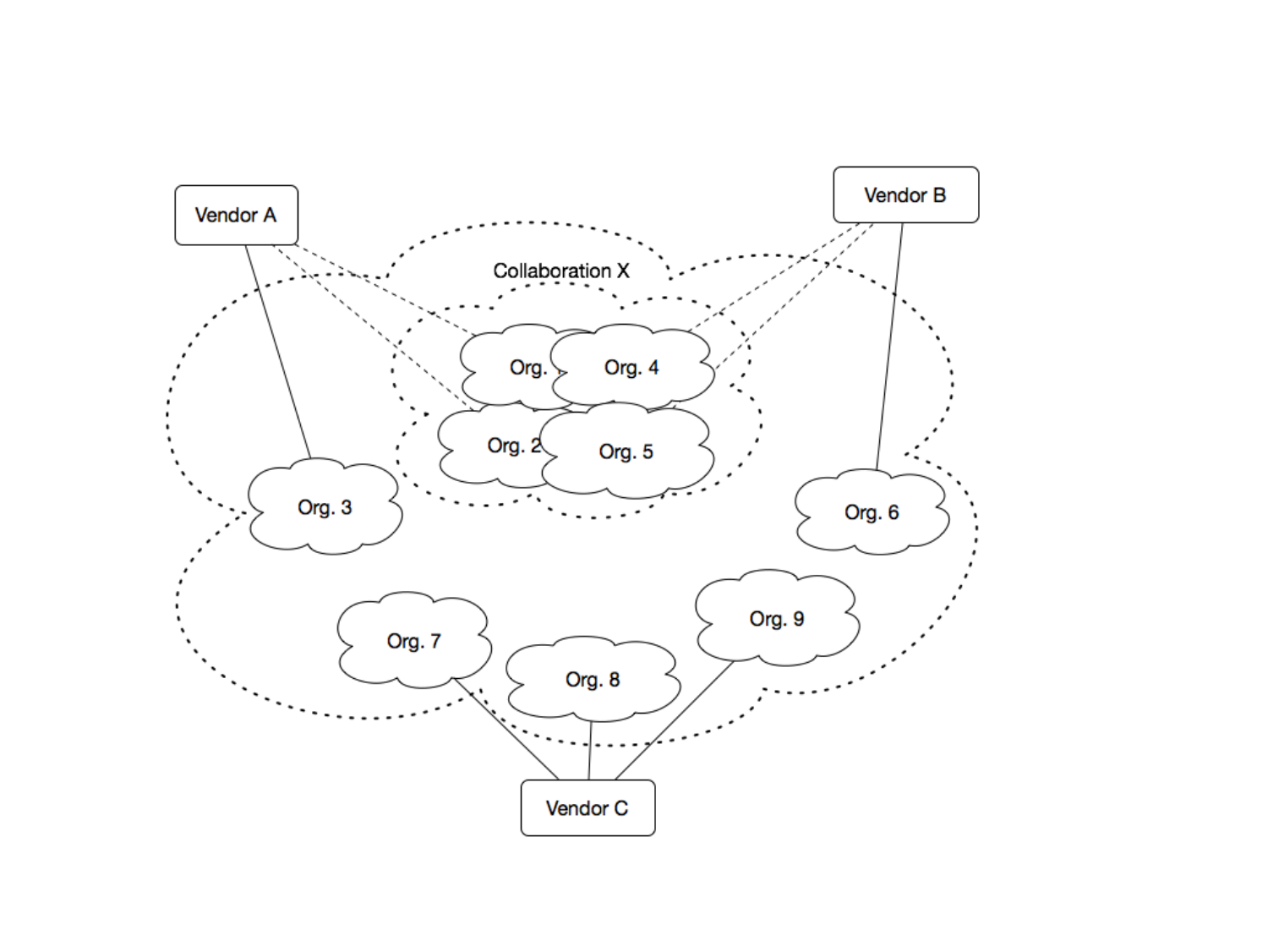## What is challenging?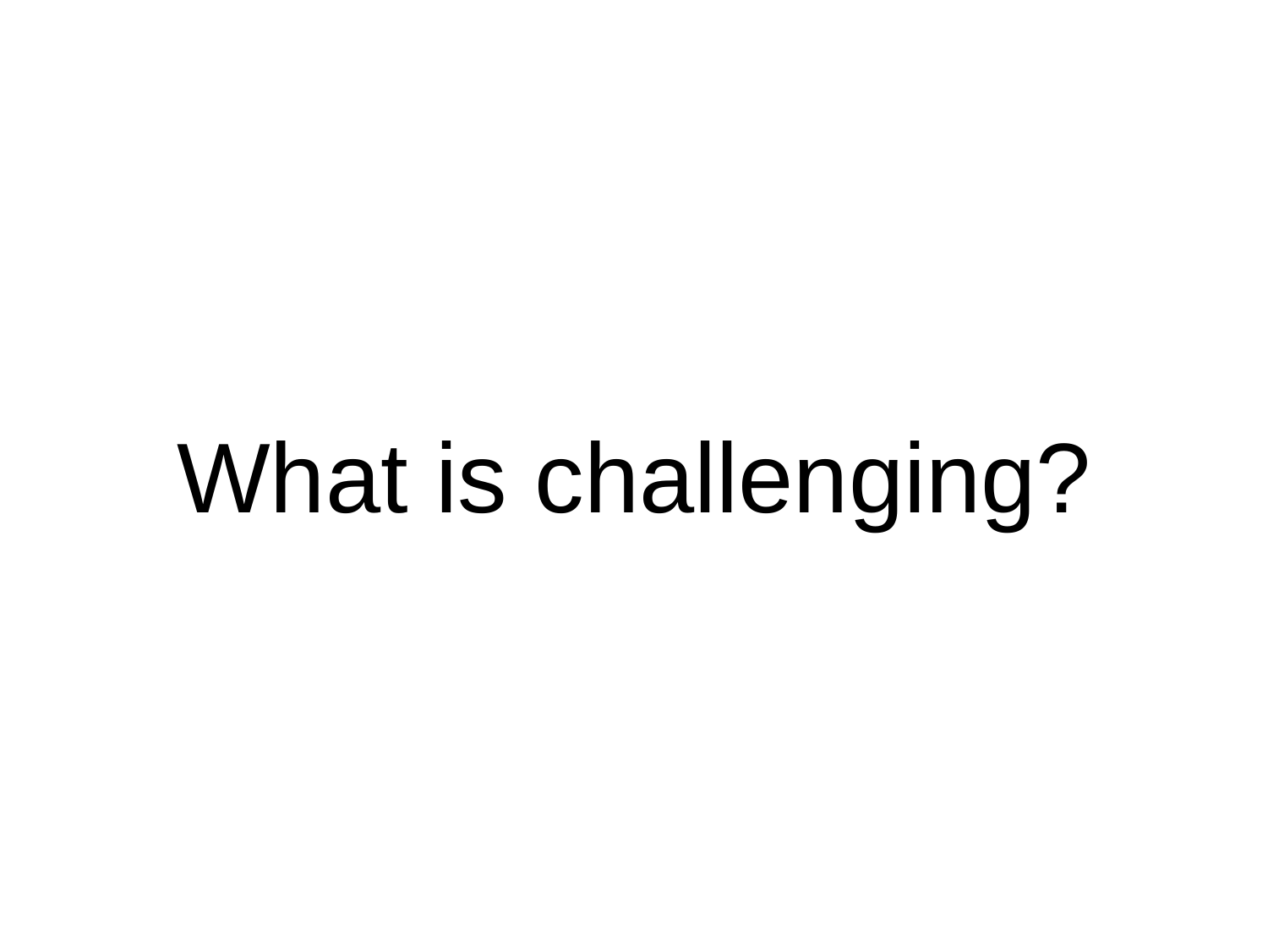#### Challenges

- Inertia change is hard
- Being precise in descriptions takes a lot of time and work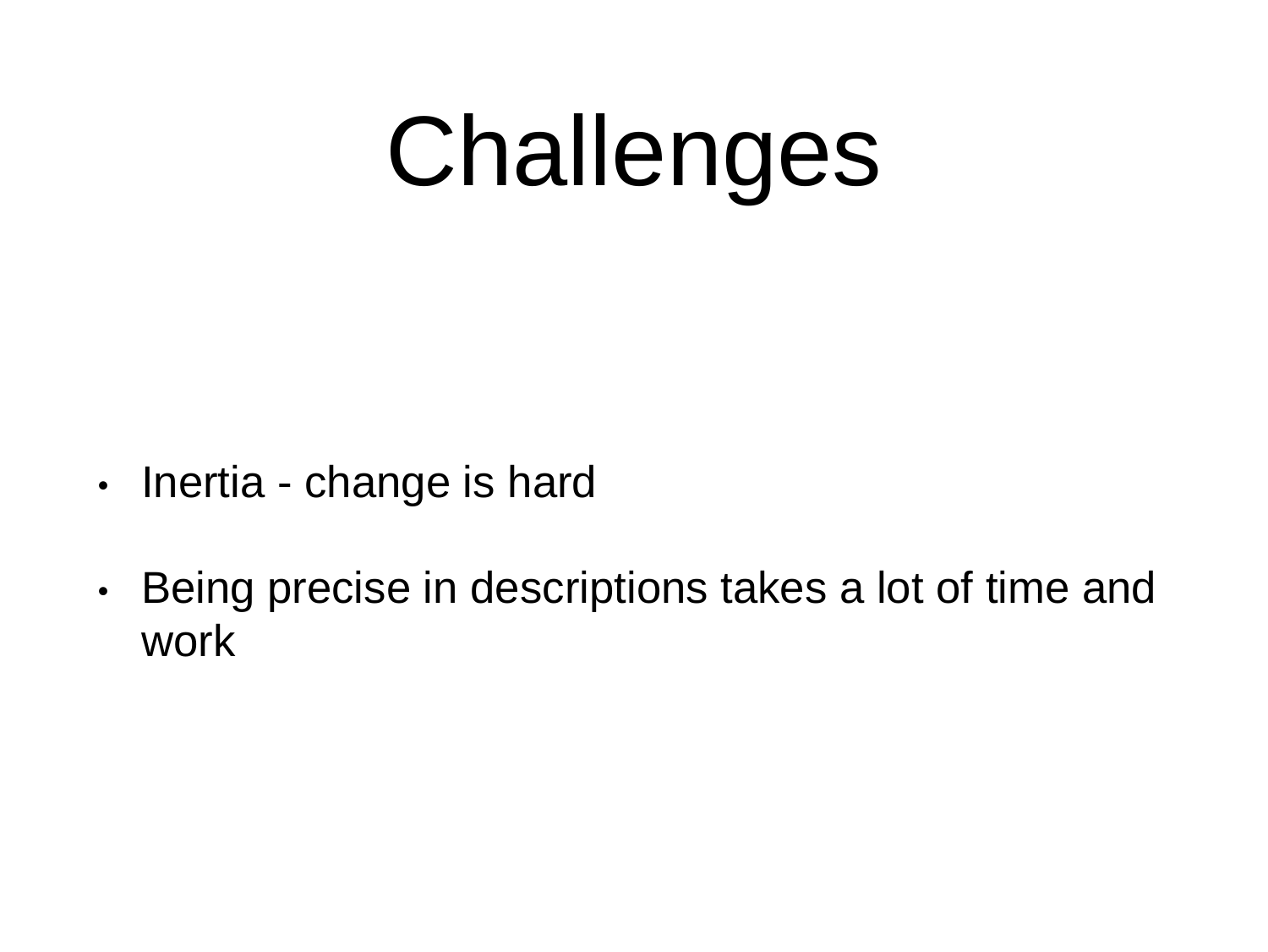

Data ages like wine

**Software ages** like fish

**Metadata** standards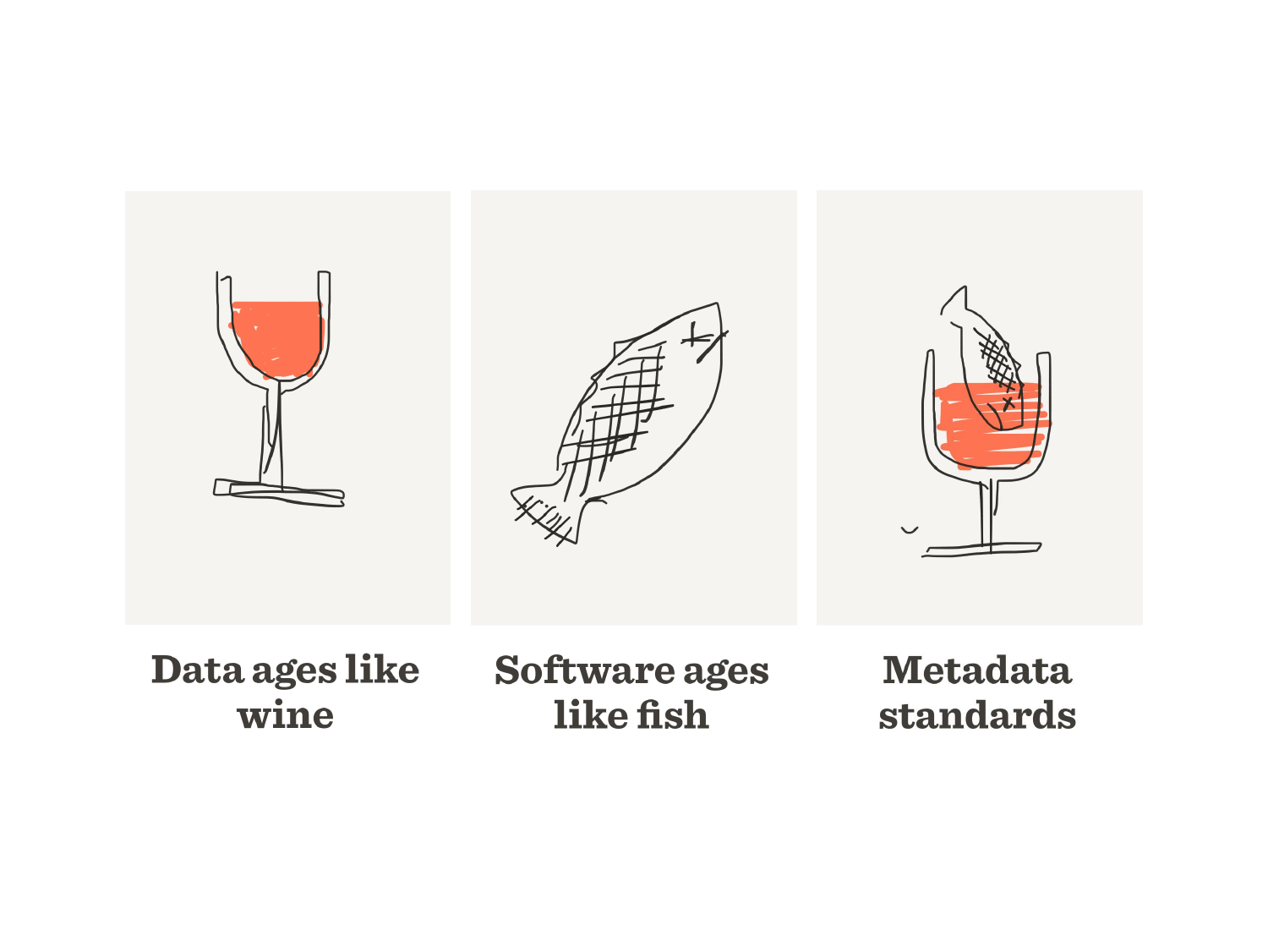